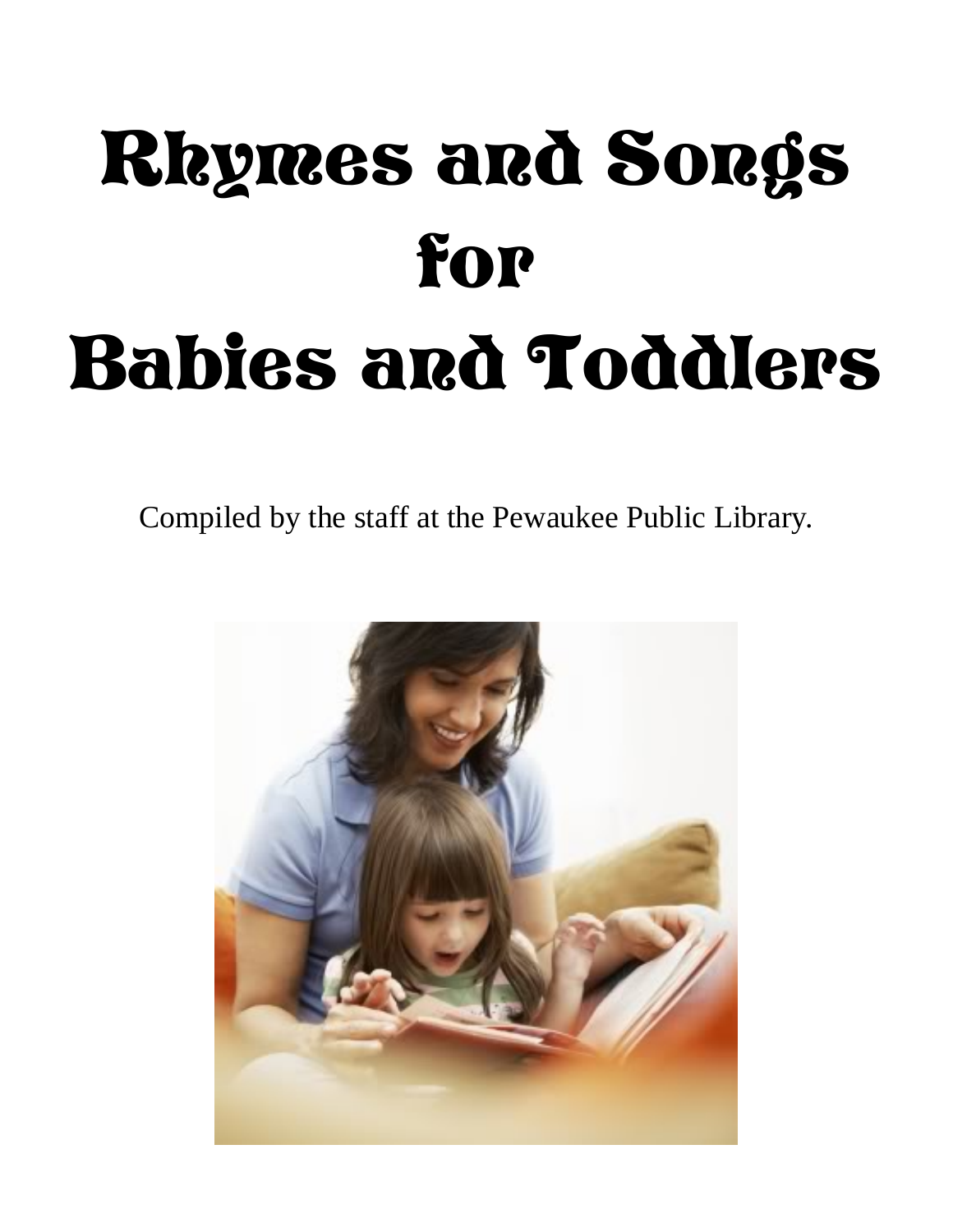## Why Try Rhymes and Songs?

Rhymes and songs provide a wonderful way for you to bond with your child. Your child will love being able to spend time with you in this way.

Saying rhymes and singing songs is fun! Your child is naturally drawn to the beat, and you might be impressed to see how well your child bounces or dances to the rhythm of a favorite song or rhyme.

Rhymes and songs are great tools for helping your child explore the fun and beauty of language. The rhythm that your child naturally finds so appealing also helps your child to hear all of the individual sounds that make up the words. This is important for helping children learn to speak when they are very young. As they grow older, it will help them learn to read on their own.

Rhymes and songs allow your child to experience language with many senses. For example, your child may enjoy a rhyme with his/her ears (hearing), body (moving or bouncing), and/or with touch (tickles) all at the same time. The more senses a child uses, the stronger the activity's impact will be.

We have tried to include a wide variety of different kinds of rhymes and songs in this collection. We hope that you and your child enjoy trying some of these out together!

### Pewaukee Public Library

210 Main Street Pewaukee, WI 53051 (262) 691-5670 www.pewaukeelibrary.org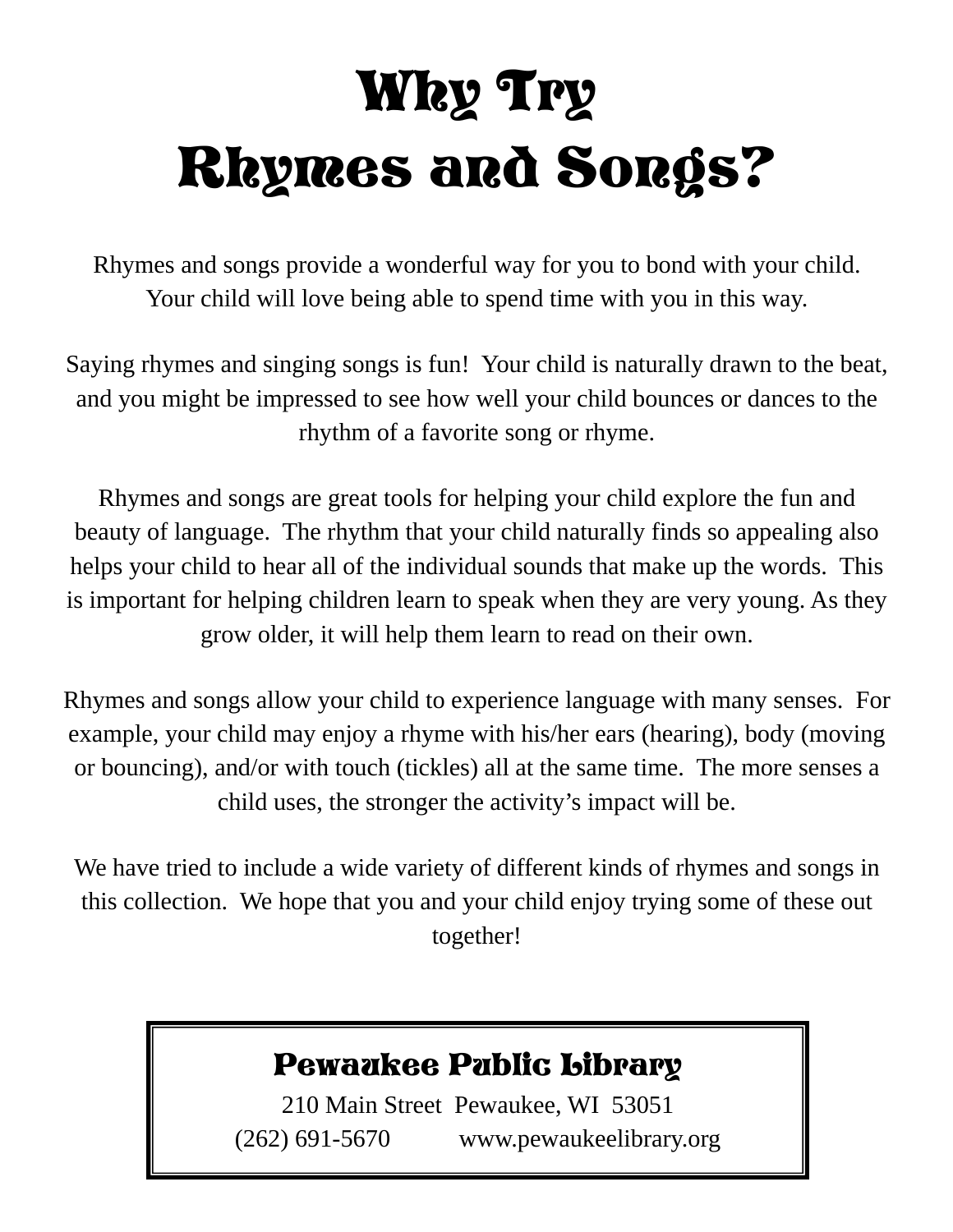### Nursery Rhymes

Look for books full of more great nursery rhymes at the library under the call number J 398.8.

#### **Humpty Dumpty**

Humpty Dumpty sat on a wall. Humpty Dumpty had a great fall. All the king's horses and all the king's men, Couldn't put Humpty together again.

#### **Old Mother Hubbard**

Old Mother Hubbard went to her cupboard, To fetch her poor dog a bone. But when she got there the cupboard was bare, And so her poor dog had none.

#### **Pussy Cat, Pussy Cat**

Pussy cat, pussy cat, where have you been? I've been to London to see the fair Queen. Pussy cat, pussy cat, what did you there? I frightened a little mouse, under her chair.

#### **Hey Diddle Diddle**

Hey Diddle Diddle, the cat and the fiddle, The cow jumped over the moon, The little dog laughed to see such fun, And the dish ran away with the spoon.

#### **Higglety Pigglety Pop**

Higglety pigglety pop. The dog has eaten the mop. The pig's in a hurry, The cat's in a flurry, Higglety pigglety pop!

#### **Little Boy Blue**

Little boy blue, come blow your horn, The sheep's in the meadow; the cow's in the corn. Where is the boy who looks after the sheep? He's under the haystack fast asleep.

#### **Little Bo Peep**

Little Bo Peep has lost her sheep And doesn't know where to find them. Leave them alone and they'll come home Wagging their tails behind them.

#### **Little Miss Muffet**

Little Miss Muffet sat on her tuffet, Eating her curds and whey. Along came a spider who sat down beside her, And frightened Miss Muffet away.

#### **Mary, Mary, Quite Contrary**

Mary, Mary, quite contrary, How does your garden grow? With silver bells and cockle shells, And pretty maids all in a row.

#### **It's Raining, It's Pouring**

It's raining; it's pouring. The old man is snoring. He went to bed and bumped his head, And he wouldn't get up in the morning.

#### **Old King Cole**

Old King Cole was a merry old soul, And a merry old soul was he. He called for his pipe, and he called for his bowl, And he called for his fiddlers three.

#### **Wee Willie Winkie**

Wee Willie Winkie runs though the town, Upstairs, downstairs in his nightgown. Tapping at the window, crying through the lock, Are the children in their beds? For now it's eight o'clock.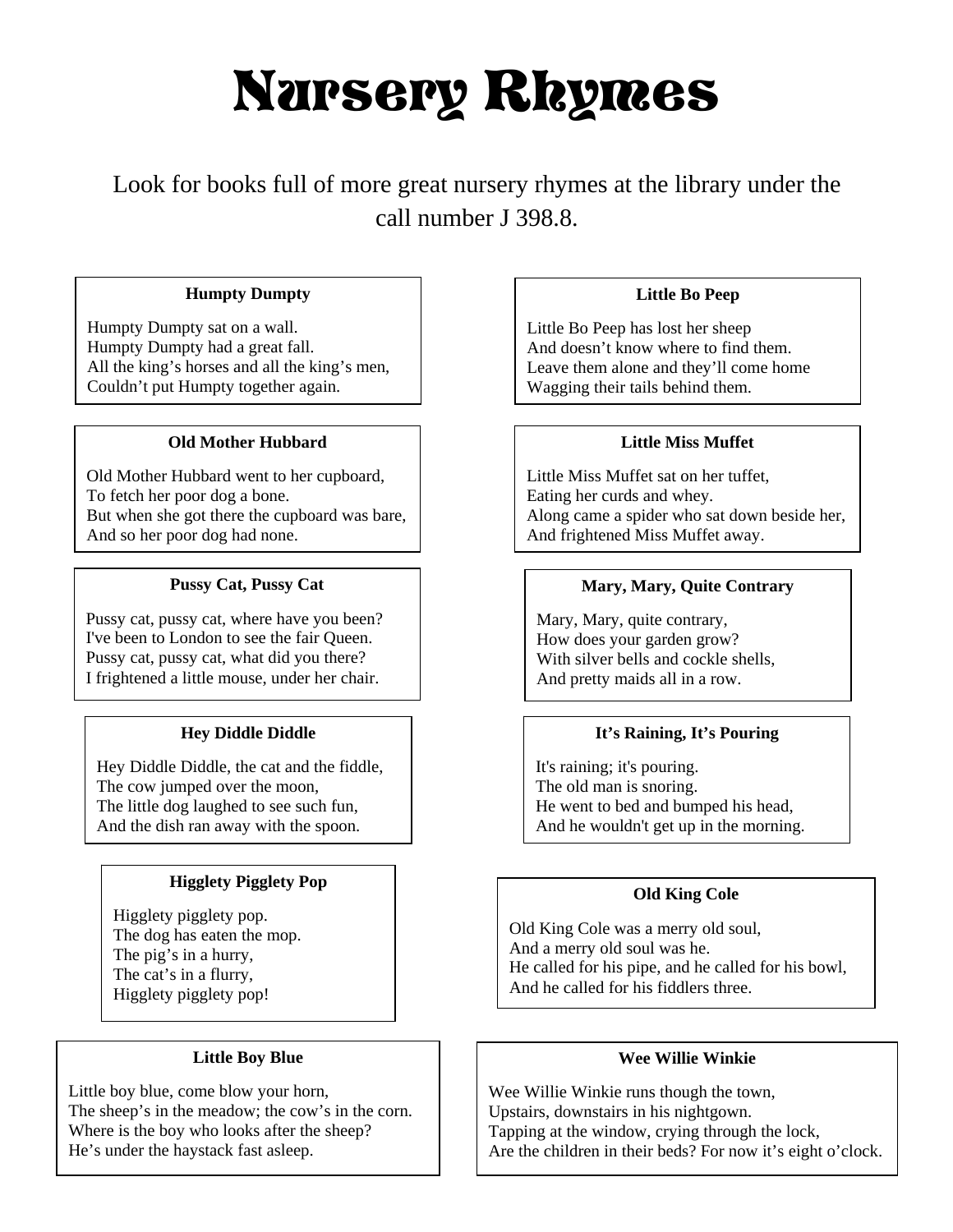### Bouncing Rhymes

Just about any rhyme can be a bouncing rhyme, but these are especially built for it.

#### **From Wibbleton to Wobbleton**

From Wibbleton to Wobbleton is fifteen miles. From Wobbleton to Wibbleton is fifteen miles. Wibbleton to Wobbleton, Wobbleton to Wibbleton, From Wibbleton to Wobbleton is fifteen miles.

*Rock or bounce baby from side to side.* 

#### **Zoom, Zoom, Zoom**

Zoom, zoom, zoom, We're going to the moon. If you want to take a trip, Climb aboard my rocket ship. Zoom, zoom, zoom, We're going to the moon. 5, 4, 3, 2, 1 – Blast off!

*Babies can be lifted up at the appropriate time during this rhyme. Older toddlers can "blast off" themselves.*

#### **Little Red Wagon**

Bumping up and down in my little red wagon, Bumping up and down in my little red wagon, Bumping up and down in my little red wagon, Won't you be my darling!

*Bounce your child as you say this rhyme.* 

#### **Giddyap!**

Giddyap, giddyap, ride to town, *Bounce baby on knees, facing forward* Giddyap, giddyap, up and down. Giddyap fast, *Bounce quickly* Giddyap slow, *Bounce slowly* Giddyap, giddyap, giddyap, WHOA! *Dip baby backwards gently*

#### **Icka Bicka Soda Cracker**

Icka bicka soda cracker, Icka bicka boo. Icka bicka soda cracker, Up goes you!

Icka bicka soda cracker, Icka bicka boo. Icka bicka soda cracker, I love you!

*Bounce as you say this rhyme. Lift your child at the end of the first verse. Huge your child at the end of the second verse.* 

#### **Moses Supposes**

Moses supposes his toeses are roses, But Moses supposes erroneously, For nobody's toeses are posies of roses, As Moses supposes his toeses to be.

*Bounce your baby, or tap your baby's feet/toes to the beat of this rhyme.* 

#### **Jack Be Nimble**

Jack be nimble, Jack be quick, Jack jump over the candle stick!

*Bounce your child as you say this rhyme, lifting your child at the end.* 

#### **Trit Trot to Boston**

Trit trot to Boston, *Bounce baby on knee*  Trit trot to Lynn, Trit trot over the bridge,  *Lift up*  But don't fall in! *Drop through legs, or tip to side*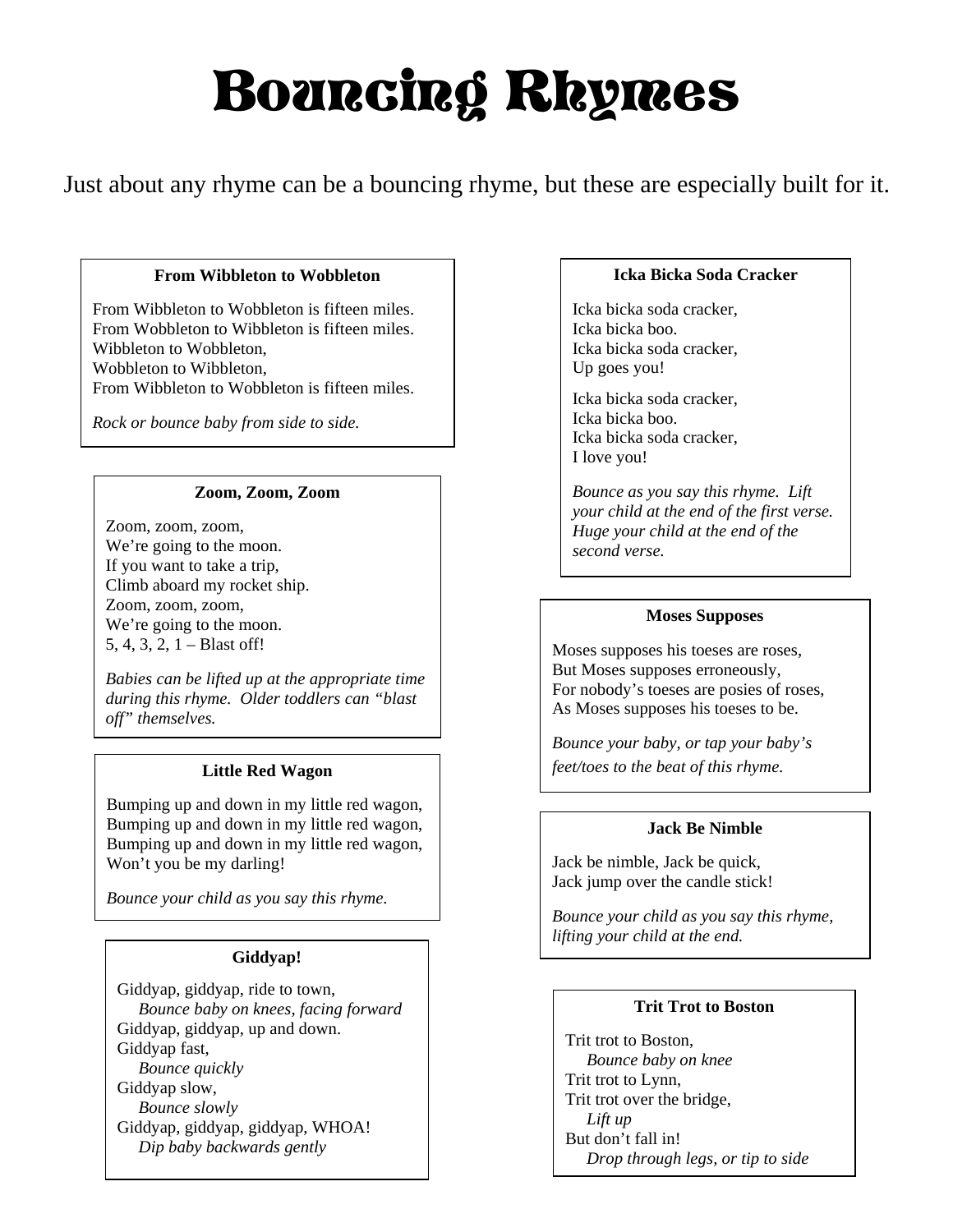### Tickle Rhymes

Get ready for lots of giggles when you say these rhymes together.

#### **Round and Round the Garden**

Round and round the garden, Went the teddy bear, One step, two steps, Tickle you under there!

*Jump fingers up baby's arm. End with a tickle.* 

#### **Arabella Miller**

Arabella Miller had a fuzzy caterpillar. *Make a caterpillar with your finger* First it climbed upon her mother, *Put it on your hand* And then upon her baby brother. *Tickle up baby's arm* They said, "Arabella Miller! Put away your caterpillar!"

#### **Hickory Dickory Dock**

Hickory dickory dock, The mouse ran up the clock. *Tickle up your child's arm*  The clock struck one, the mouse ran down, *Clap once, tickle down your child's arm*  Hickory dickory dock!

...The clock struck two, and down he flew,

...The clock struck three, the mouse said "Wheee!"

#### **There Was a Little Mouse**

There was a little mouse, Looking for his house. Not here, Not here, But here, here, here!

*Gently tickle baby in different places, ending with belly.* 

#### **These Are Baby's Fingers**

These are baby's fingers, These are baby's toes, Here is baby's belly button, Round and round it goes.

*Point out your child's respective body pars as they are mentioned in this rhyme. If you like, substitute your child's name for the word "baby."* 

#### **This Little Piggy**

This little piggy went to market. This little piggy stayed home. This little piggy had roast beef. And this little piggy had none. This little piggy cried "Wee, wee, wee!" All the way home.

*Count off "piggies" on your baby's fingers or toes. Tickle your baby when you reach the last piggy!* 

#### **Here is the Beehive**

Here is the beehive, *Hold up fist*  Where are the bees? *Shrug*  Hidden away where nobody sees. Watch as the bees come out of the hive, 1, 2, 3 , 4, 5. *Count on fingers*  Buzzzzz! *Tickle* 

*This rhyme is both a tickle rhyme and a fingerplay all in one! It is especially great for older toddlers and preschoolers, who will enjoy the extra interaction.*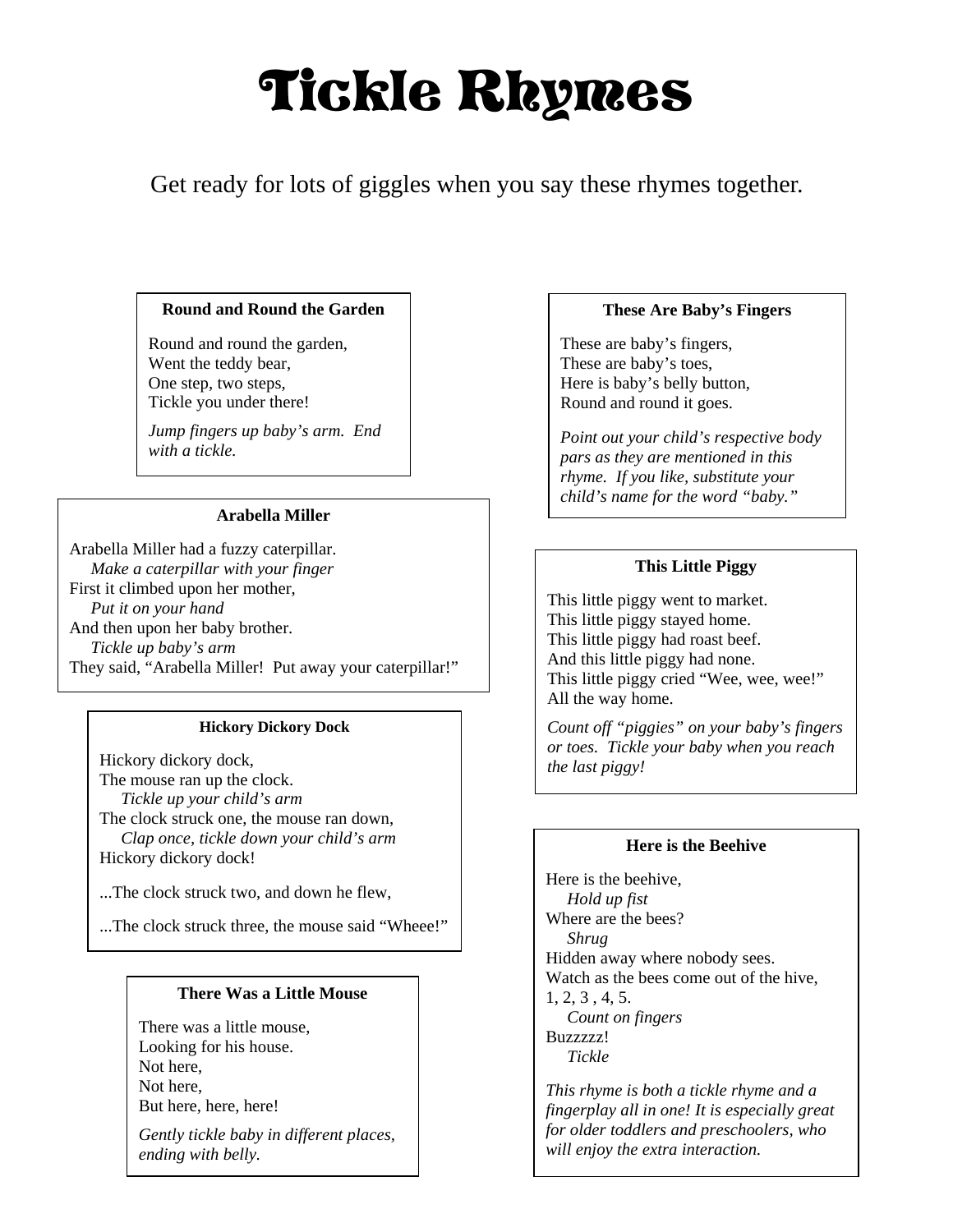### Fingerplays

These rhymes have small actions that children can do with their hands.

#### **Way Up High in the Apple Tree**

Way up high in the apple tree *Hold arms up high*  Two red apples looked down at me. *Make fists for apples* I shook that tree as hard as I could,  *Shake the tree*  And down fell the apples *Hands to ground* Mmmm, were they good! *Take bite, rub your tummy*

#### **Two Little Blackbirds**

Two little blackbirds sitting on a hill, One named Jack, the other named Jill. Fly away Jack! Fly away Jill! Come back Jack! Come back Jill!

Two little blackbirds sitting on a cloud, One named soft, the other named loud. Fly away soft! Fly away loud! Come back soft! Come back loud!

Two little blackbirds sitting on a stick, One named slow, the other named quick. Fly away slow! Fly away quick! Come back slow! Come back quick!

#### **One, Two, Three, Four, Five**

One, two, three, four, five *Count on fingers* Once I caught a fish alive. *Clap hands together* Six, seven, eight, nine, ten. *Count on other hand* Then I let him go again. *Open arms wide* Why did you let him go? *Hands on hips* Because he bit my finger so. Which finger did he bite? The little finger on the right. *Grab and wiggle pinky finger*

#### **I Had a Little Turtle**

I had a little turtle. *Put one hand on top of the other, sticking out thumbs*  He lived in a box. *Draw a square with finger*  He swam in a puddle. *Swim*  He climbed on the rocks. *Climb*  He snapped at the mosquito, *Clap* He snapped at the flea, He snapped at the minnow, And he snapped at me. *Clap, point to self*  He caught the mosquito, He caught the flea, He caught the minnow, But he didn't catch me! *Clap, point to self and shake head*

#### **Five Little Monkeys**

Five little monkeys jumping on the bed.  *Hold up five fingers and make them bounce.*  One fell off and bumped his head. *Tap own/baby's head.*  Mama called the doctor and the doctor said,  *Hold fingers like a telephone.*  "No more monkeys jumping on the bed!" *Shake finger as if scolding.* 

*Repeat, taking away one finger/monkey each time until no more "monkeys" remain.* 

#### **Here is a Bunny**

Here is a bunny with ears so funny, *Hold up two fingers*  And here is his hole in the ground. *Make a circle with fingers*  When a noise he hears, He pricks up his ears, And jumps in his hole in the ground! *Make your bunny jump into the hole*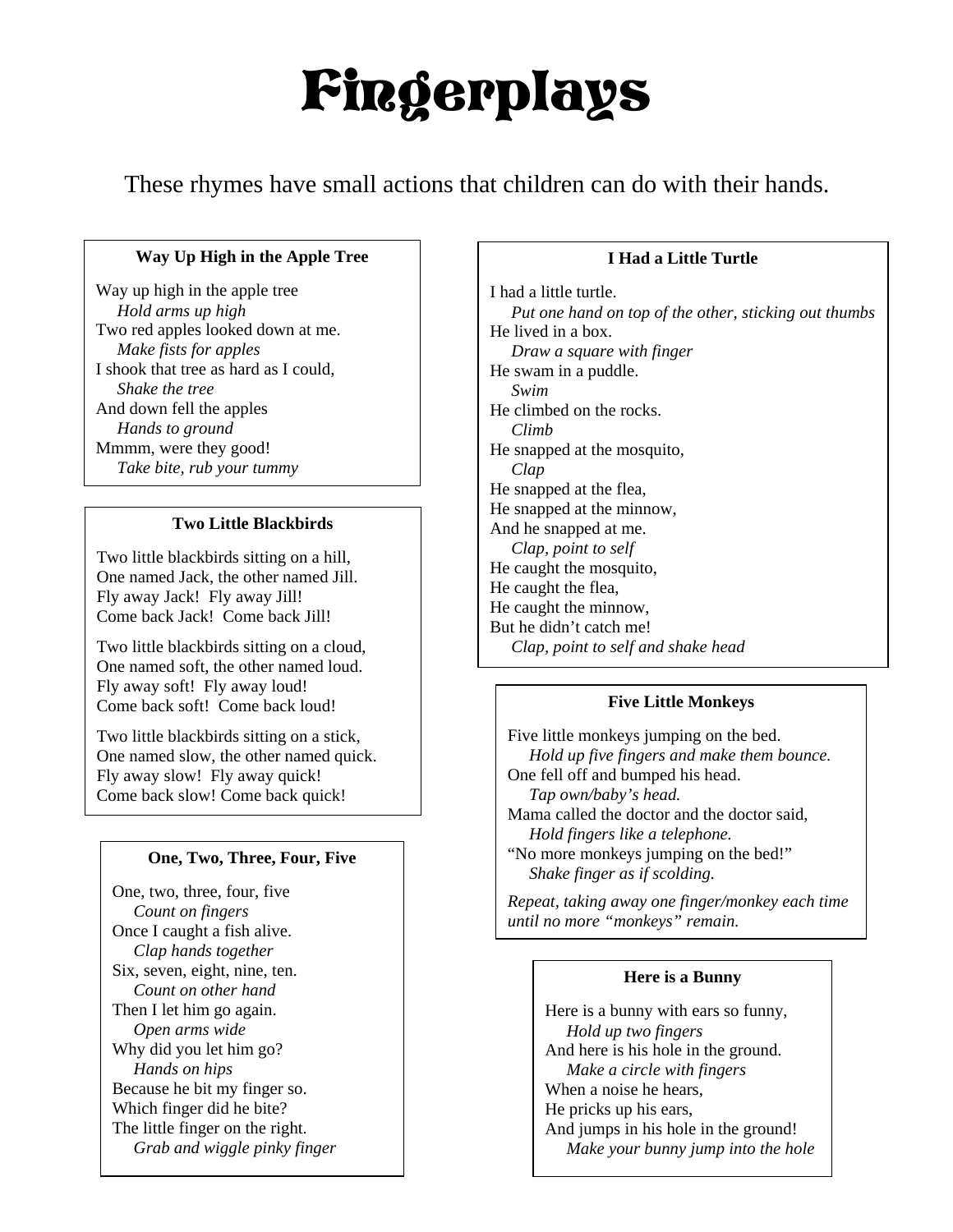### Action Rhymes

These rhymes are especially great for older toddlers and preschoolers, who will enjoy doing the actions along with the words.

#### **The Itsy Bitsy Spider**

The itsy bitsy spider climbed up the water spout. *Walk fingers upward*  Down came the rain and washed the spider out. *Wiggle fingers downward*  Out came the sun and dried up all the rain *Put arms in a circle*  And the itsy bitsy spider climbed up the spout again. *Walk fingers upward* 

#### **One, Two, Buckle My Shoe**

One, two, buckle my shoe. *Pretend to tie shoe*  Three, four, shut the door. *Clap hands*  Five, six, pick up sticks. *Pretend to pick sticks up*  Seven, eight, lay them straight. *Move arms in a "smoothing" motion*  Nine, ten, a big fat hen. *Use arms to create a round belly* 

#### **Pat-A-Cake**

Pat-a-cake, pat-a-cake, Baker's man, Bake me a cake as fast as you can. *Clap in rhythm as you say this verse* 

Roll it, and pull it, *Roll hands*  And mark it with a "B" *Tickle your child's belly*  And put it in the oven for Baby and me! *Clap in rhythm* 

*Feel free to substitute your child's name for "baby" in this song when you say this rhyme.* 

#### **With Our Hands**

With our hands we clap, clap, clap. With our feet we stamp, stamp, stamp. We jump three times as high as can be. Then we say, "Hey, look at me!"

*Suit actions to words.* 

#### **I Put My Arms Up High**

I put my arms up high, I put my arms down low. I put them straight out to the side, And then I let them go.

*Suit actions to words.* 

#### **Ring Around the Rosie**

Ring around the rosie, Pocket full of posies, Ashes, ashes, we all fall down!

*Hold hands and walk in a circle. Everyone sits down at the end.* 

#### **The Grand Old Duke of York**

Oh, the grand old duke of York, He had ten thousand men; He marched them up to the top of the hill, *March in place*  And he marched them down again. And when they were up, they were up, *Stretch up* And when they were down, they were down, *Crouch*  And when they were only halfway up, *Bend knees*  They were neither up nor down. *Stretch up and crouch low, quickly*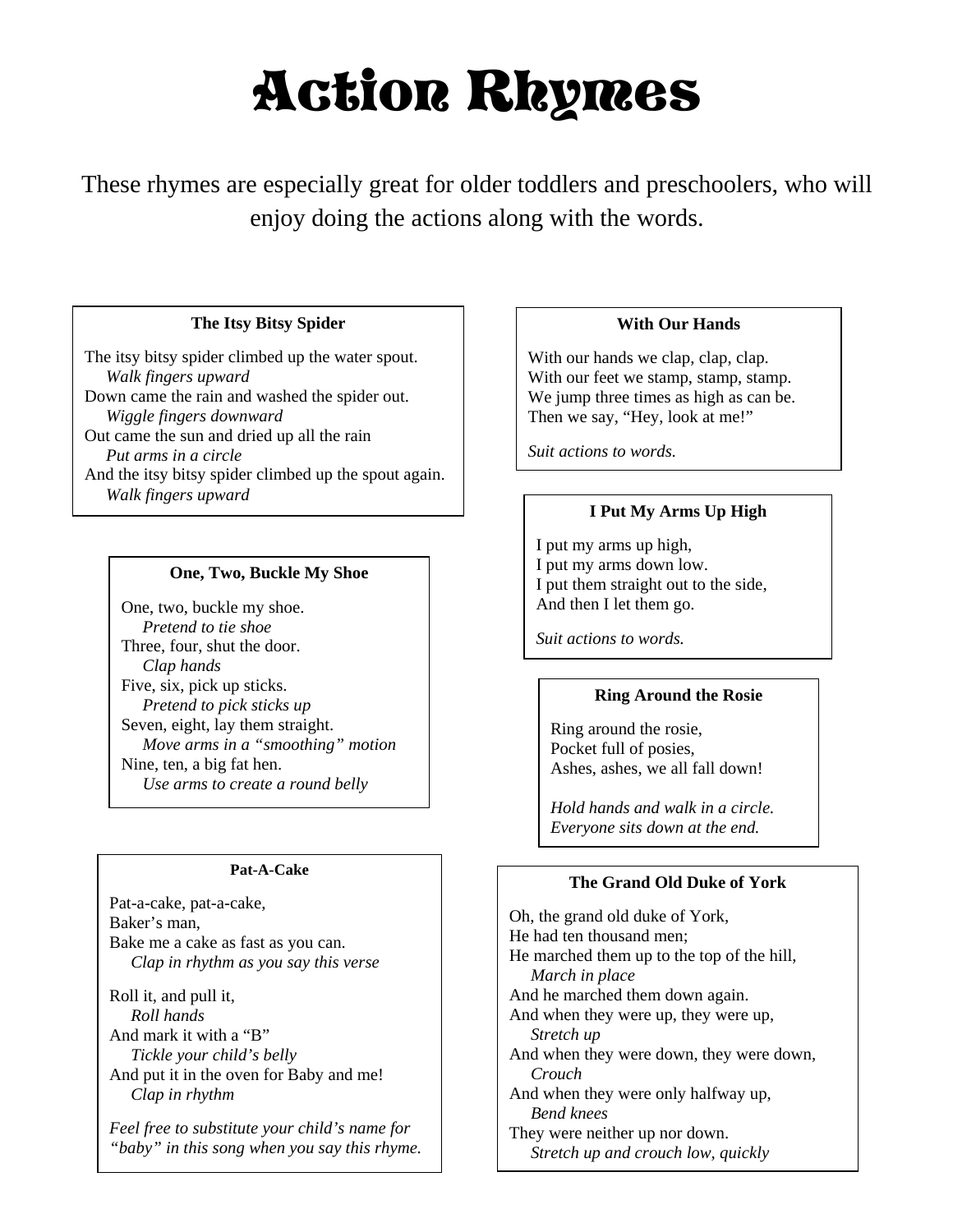### Action Songs

These songs are especially great for older toddlers and preschoolers, who will enjoy doing the actions along with the words.

#### **Row, Row, Row Your Boat**

Row, row, row your boat, Gently down the stream. Merrily, merrily, merrily, merrily, Life is but a dream.

Rock, rock, rock your boat, Gently to the shore. If you see a lion there, Don't forget to roar!

Row, row, row your boat, Gently down the stream. If you see a crocodile, Don't forget to scream!

*Sit with your child on your lap. Rock together as you sing this song.* 

#### **I'm a Little Teapot**

I'm a little teapot short and stout. Here is my handle, here is my spout. *Put one hand on hip. Stick the other arm out to the side*  When I get all steamed up hear me shout, "Tip me over and pour me out!" *Lean to the side.* 

I'm a very special pot it's true. Here let me show you what I can do. I can change my handle and my spout. *Arms switch positions*  Tip me over and pour me out! *Lean to the side* 

#### **Head, Shoulders, Knees, and Toes**

Head and shoulders, knees and toes, knees and toes. Head and shoulders, knees and toes, knees and toes. Eyes and ears and mouth and nose.

Head and shoulders, knees and toes, knees and toes!

*Point to each body part as you say it. Repeat as many times as desired, doing it faster and faster each time.* 

#### **Where is Thumbkin?**

Where is thumbkin? Where is thumbkin? Here I am! Here I am! How are you today sir? Very well, I thank you, Run away! Run away!

*Bring out and hide thumbs as appropriate. Repeat if desired for more fingers.* 

#### **If You're Happy and You Know It**

If you're happy and you know it, clap your hands. If you're happy and you know it, clap your hands. If you're happy and you know it, And you really want to show it, If you're happy and you know it, clap your hands.

…stomp your feet. …shout, "hooray!" …do all three.

*Suit actions to words.* 

#### **This Old Man**

This old man, he played one, *Hold up one finger*  He played knick-knack on my thumb. *Tap your thumb*  With a knick-knack, paddywhack, Give a dog a bone, This old man came rolling home. *Roll hands* 

This old man, he played two, He played knick-knack on my shoe…

This old man, he played three, He played knick-knack on my knee…

This old man, he played four, He played knick-knack on the floor…